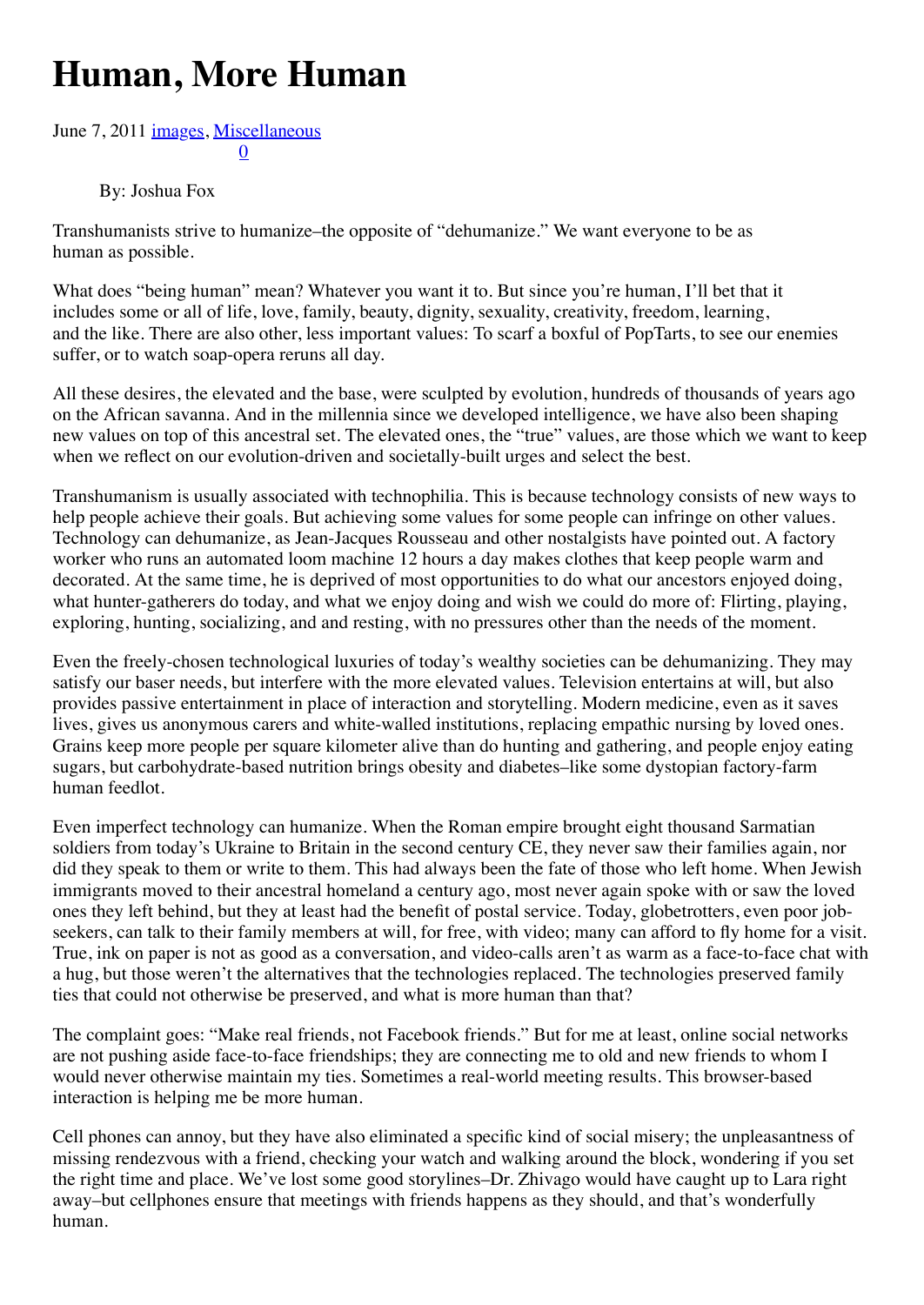Other technologies have nearly eliminated other forms of suffering, at least in the richer parts of the world. Start with the big ones: we rarely have to see our children die of disease; with heating and air conditioning, we rarely have to feel too cold or too hot if we don't want to. Now some small ones: we never have to search in frustration to hear favorite songs; we never have to continue wondering who acted that bit part in the movie we saw. These forms of unpleasantness have mostly disappeared.

These are the technologies of the past. We've gotten used to them. But transhumanists always look forward. The past is behind us, but we can change the future.

Of future technologies, those which modify the human body get the most attention In transhumanist contexts: brain implants, blood-stream nanobots, genetic enhancements. Anti-transhumanists like Leon Kass and Frances Fukuyama condemn transhumanism mostly for the yuck factor of these technologies–a deep-seated disgust with modifying the human body. Indeed, to the extent that the perfection of the human body at its unblemished best is one of those human values which matter to us, an extension of our ancestral desire to preserve health, Kass and Fukuyama are right.

Today's medical technologies are easy to accept because almost all modify the body to counter pathologies: vaccines, surgery, or cochlear implants. Even Botox counters a pathology, if like transhumanists, you consider aging a pathology–though Botox does no more than remove aging's shallower signs. But the future may go one step better, bringing us technologies which actually improve the body's optimum above today's baseline.

Depending on how we define our values, we might feel that improving our abilities beyond the baseline can still preserve the best of what we consider human, particularly if the visible form is left untouched. Or we might decide that physical features are not the essence of humanity. Considering that people have been dying their hair, tattooing their skin, and piercing their bodies for thousands of years, we might accept even visible enhancements as human and not monstrous.

Still, there is no need to get under our skin to make us more human. Eyeglasses can improve vision almost as well as laser surgery, and our eyes feed Wikipedia's knowledge into our brains pretty well, if not as well as through direct brain interfaces.

Regardless of whether we assimilate future technologies or just use them externally, they can make us more human, more able to achieve our values than we are today. If poverty were eliminated through welldistributed innovation-driven wealth, then a major cause of dehumanizing indignity would disappear. Today, most people live in awareness and joy for a tiny fraction of their lives. If we could stimulate our brains to clear-minded alertness with smart-drugs or electrical implants, what could be more human? If we could, at will, connect ourselves to loved ones with a telepathic link, we could strengthen our empathy. What greater spiritual fulfillment could we hope for? If leisure time and greatly improved transportation let us visit other planets or the bottom of the sea inexpensively and safely, each one of us could satisfy our desire to explore the universe in a way that we cannot today.

Dangers remain. Future technologies, like those of the past, could dehumanize by satisfying base needs, while preventing achievement of more elevated values. Direct currents to the pleasure centers of the brain could meet the human desire for happiness while removing the incentive to work towards other values. Immersive virtual reality could entertain but distract from other important personal goals. And in the end, the ultimate dehumanizer would be a weapon which satisfies one not-so-nice human value–the desire for revenge–while extinguishing humanity and all human values with it.

Our technologies today have changed so much, yet sometimes it seems that nothing has changed. Achilles' mourning for his battle-slain friend Patroclus 2200 years ago and Daisy Miller's flirtations as she tours Europe 150 years ago seem the same, in essence, as our experiences of the twenty-first century. This is because we remain human as we always have. Little has changed in our basic motivations, like love and conquest.

Staying human is good. We should let technologies increase our abilities, but not change our fundamental preferences. More accurately, we can allow changes in some of our less desirable desires, as for ingesting sugars to the point of diabetes, or for fleeing shame through suicide. But we must avoid changing those preferences which, on reflection, we want to keep.